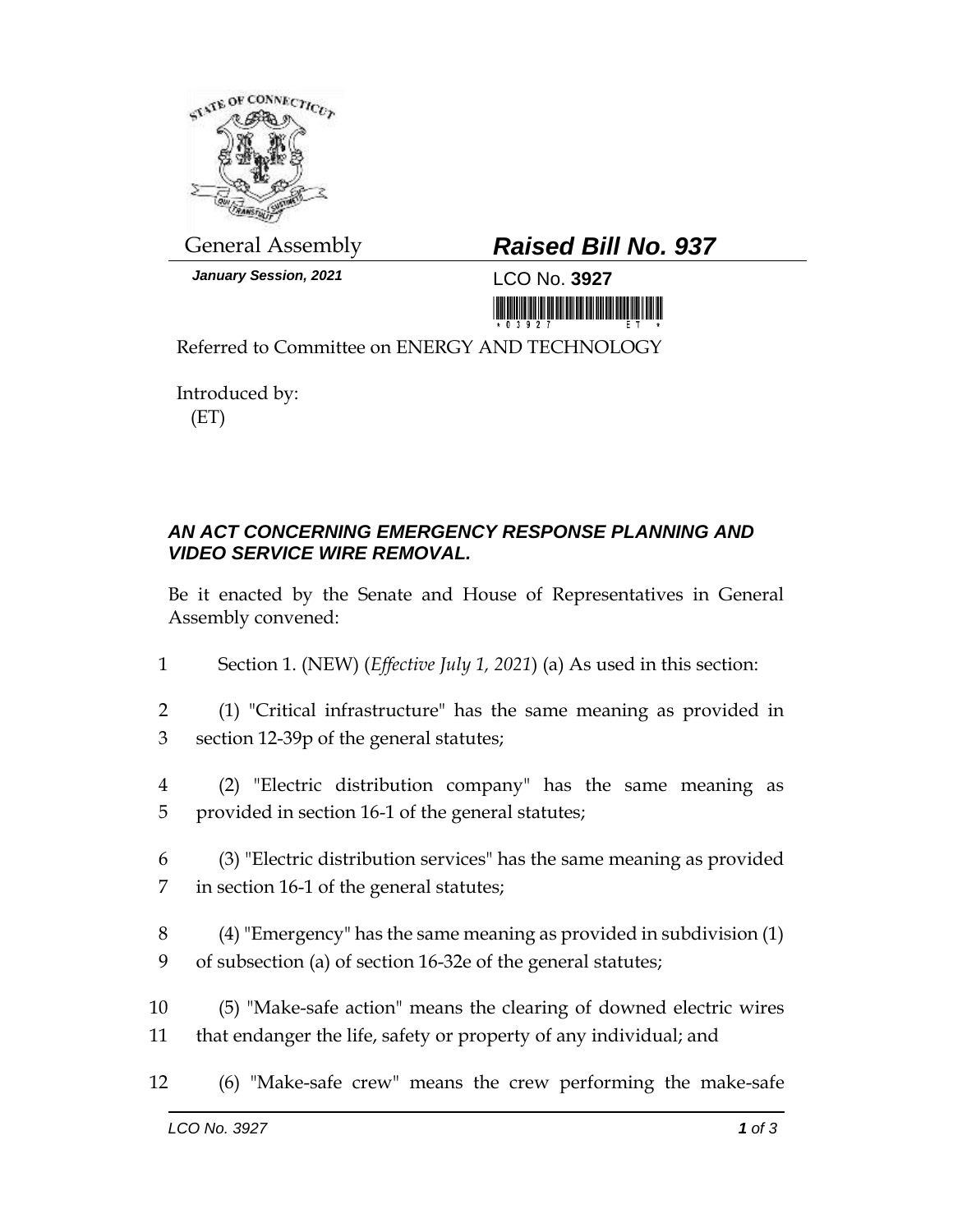## action.

 (b) On or before October 1, 2021, the Public Utilities Regulatory Authority shall initiate a proceeding to investigate, develop and adopt a deployment process for electric distribution company make-safe crews after an emergency. Such deployment process shall: (1) Establish the composition of make-safe crews; (2) determine the circumstances when each electric distribution company shall provide make-safe crews to each municipality in the state; and (3) determine the minimum number of make-safe crews needed for each municipality based upon such municipality's roads, population and critical infrastructure.

 (c) On or before January 1, 2022, each electric distribution company shall develop an emergency response plan. Said emergency response plan shall: (1) Demonstrate to the authority such company's capacity to increase such company's field workforce by at least five hundred per cent during an emergency, including an increase in corresponding customer service functions; (2) demonstrate to the authority such company's ability to respond to a category three hurricane, as determined by the Saffir-Simpson Hurricane Wind Scale; (3) provide each municipality with accurate, up-to-date information including, but not limited to, damage assessments, circuit damage, utility pole damage, infrastructure damage affecting electric distribution services and crew locations; and (4) not later than one hundred twenty minutes after opening an emergency operations center, provide up-to-date geographic information systems data on any service outages in the municipality.

 (d) On or before January 1, 2022, each electric distribution company shall develop a liaison program for use in connection with such company's deployed make-safe crews. Such liaison program shall: (1) Assign a dedicated liaison and an alternate liaison for each municipality within the state; (2) establish a training program for such dedicated liaison; (3) require the deployment of such liaison whenever such company utilizes make-safe crews; (4) require that each dedicated liaison possess specific and detailed knowledge of the electric grid in